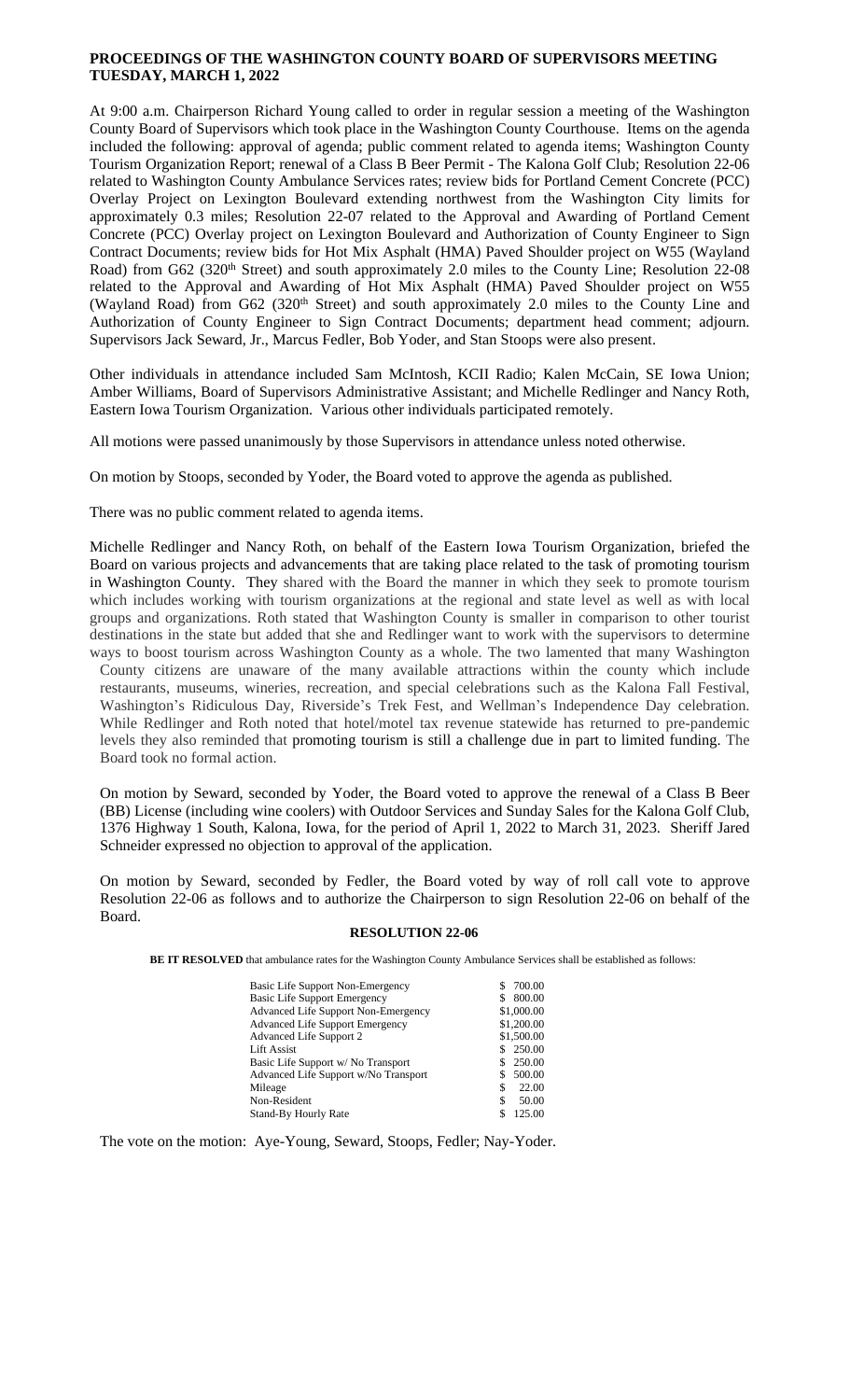County Engineer Jacob Thorius, who participated by remote means, presented the Board with six bids for a project involving a Portland Cement Concrete (PCC) Overlay project on Lexington Boulevard beginning inside the Washington City limits and extending to a point approximately 0.3 miles northwest of the Washington City limits. The bids were as follows:

| <b>Bid Amount</b> | <b>Bidder Name</b>          | <b>Bidder Address</b> |
|-------------------|-----------------------------|-----------------------|
| \$1,390,781.46    | Iowa Civil Contracting Inc. | Victor, IA.           |
| \$1,251,443.27    | Heuer Construction, Inc.    | Muscatine, IA.        |
| \$1,128,857.61    | Metro Pavers Inc.           | Iowa City, IA.        |
| \$1,101,101.00    | Streb Construction Co.      | Coralville, IA.       |
| \$1,062,409.14    | Wicks Construction Inc.     | Decorah, IA.          |
| \$969,707.77      | Jones Contracting Corp.     | West Point, IA.       |

Thorius explained the project will be completed jointly with the City of Washington due to the fact that a portion of the project will take place on Lexington Boulevard outside the city limits of Washington and the remaining portion of the project will take place on Lexington Boulevard inside the city limits of Washington. Thorius recommended acceptance of the bid received from Jones Contracting Corporation in the amount of \$969,707.77 for the total project and explained that Washington County's portion of the total cost would be \$151,832.27 while the City of Washington would be responsible for the balance \$817,875.50. The Board took no formal action.

On motion by Yoder, seconded by Fedler, the Board voted by way of roll call vote to approve Resolution 22-07 as follows and to authorize the Chairperson to sign Resolution 22-07 on behalf of the Board.

#### **RESOLUTION 22-07**

## **APPROVAL OF PORTLAND CEMENT CONCRETE (PCC) OVERLAY PROJECT ON LEXINGTON BOULEVARD AND COUNTY ENGINEER AUTHORIZATION TO SIGN CONTRACT DOCUMENTS IN DOC EXPRESS**

**WHEREAS**, the Board of Supervisors of Washington County, Iowa, hereafter referred to as "the Board", believes the PCC Overlay on Lexington Boulevard Project, STBG-SWAP-C092(114)--FG-92, hereafter referred to as "the project", is in the best interest of Washington County, Iowa, and the residents there of. The project is defined as a PCC Overlay on Lexington Boulevard from Washington city limits northwest approximately 0.3 miles; and

**WHEREAS**, the Board has sought appropriate professional guidance for the concept and planning for the project and followed the steps as required by the Code of Iowa for notifications, hearings, and bidding/letting; and

**WHEREAS**, the Board finds this resolution appropriate and necessary to protect, preserve, and improve the rights, privileges, property, peace, safety, health, welfare, comfort, and convenience of Washington County and its citizens, all as provided for in and permitted by section 331.301 of the Code of Iowa; and

**IT IS THEREFORE RESOLVED** by the Board to accept the bid from Jones Contracting Corp. in the amount of \$151,832.27 and award the associated contract to the same; and

**BE IT FURTHER RESOLVED** all other resolutions or parts of resolutions in conflict with this resolution are hereby repealed. If any part of this resolution is adjudged invalid or unconstitutional, such adjudication shall not affect the validity of the resolution or action of the Board as a whole or any part thereof not adjudged invalid or unconstitutional. This resolution shall be in full force and effect from and after the dated of its approval as provided by law; and

**BE IT FURTHER RESOLVED** by the Washington County Board of Supervisors, that, after receiving the necessary contract documents, including but not limited to, the contractor's bond and certificate of insurance Jacob Thorius, the County Engineer for Washington County, Iowa, be and is hereby designated, authorized, and empowered on behalf of the Board of Supervisors of said County to execute the contracts in connection with the afore awarded construction project let through the DOT for this county.

Thorius presented the Board with one bid for a project involving Hot Mix Asphalt (HMA) Paved Shoulders on W55 (Wayland Road) from G62 (320<sup>th</sup> Street) southward approximately 2.0 miles to the Washington/Henry County Line. The bid was as follows:

| Bid Amount     | Bidder Name                   | <b>Bidder Address</b> |
|----------------|-------------------------------|-----------------------|
| \$3,652,325.64 | Norris Asphalt Paving Co. LLC | Ottumwa IA            |

Thorius recommended that the bid from Norris Asphalt Paving Company LLC be accepted and he explained the project will be completed jointly with Henry County and thus Henry County will serve as the contract authority. Acceptance of the bid would result in Henry County being responsible for \$3,085,010.00 of the total cost while Washington County's portion of the total cost would equal \$567,315.64. According to Thorius Washington County's portion of the total costs would be reduced by approximately \$245,000.00 in Traffic Safety Improvement Program funds and by \$50,000.00 from Eichelberger Farms in exchange for roadway approach improvements at the site of the Eichelberger Farms establishment on W55. The Board took no formal action.